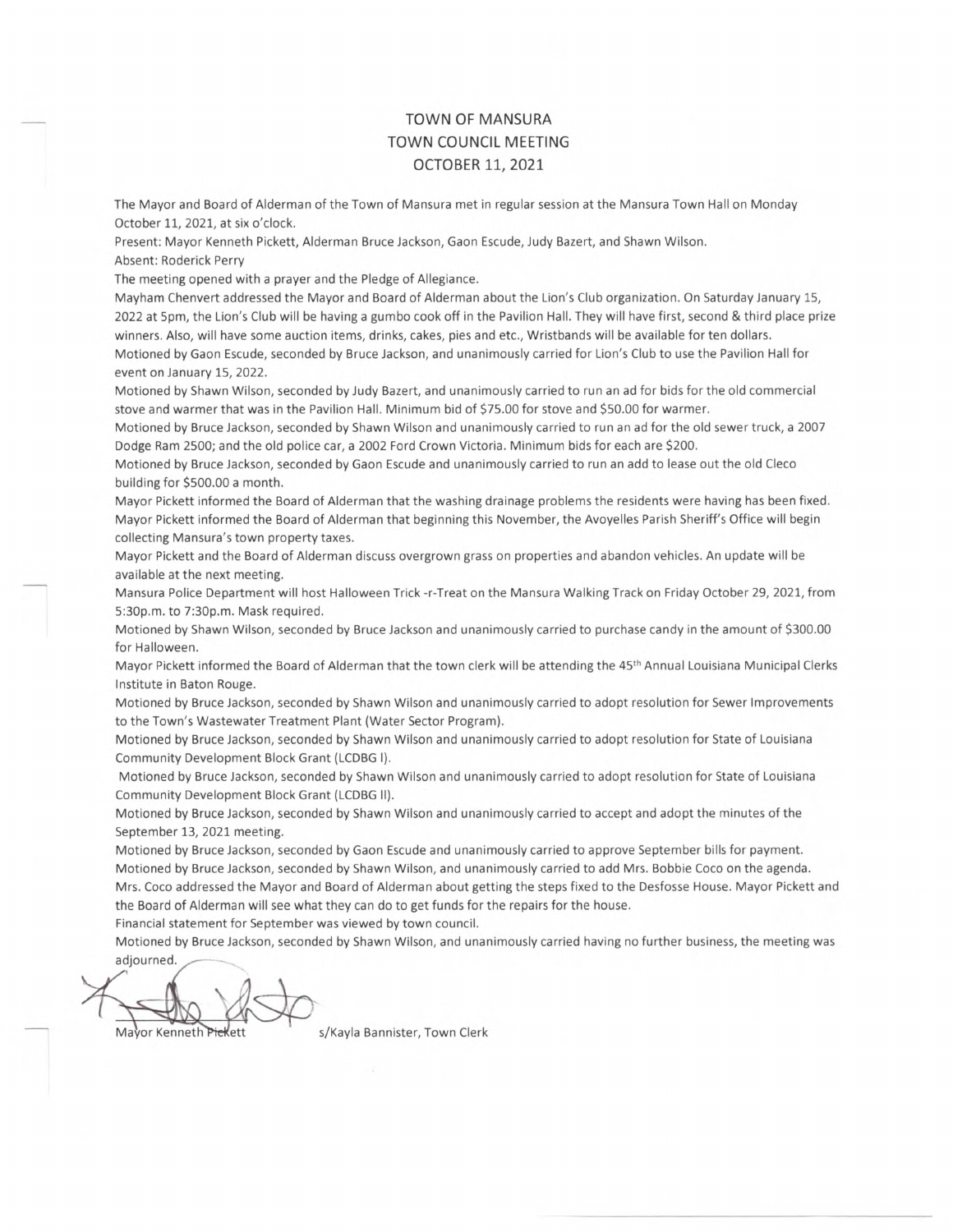## **PUBLIC NOTICE**

i.

The Town of Mansura is accepting bids for the sale of a 2007 Dodge Ram 2500 and a 2002 Ford Crown Victoria at the Mansura Town Hall. Minimum bids for each are \$200.00. Please submit a price with your name and phone number in a sealed envelope and drop it at the Town Hall by noon November 8, 2021. Bids will be opened at 6:00 p.m. during the Town of Mansura monthly meeting. This vehicle is being sold as is and the Town of Mansura reserves the right to reject any and all bids.